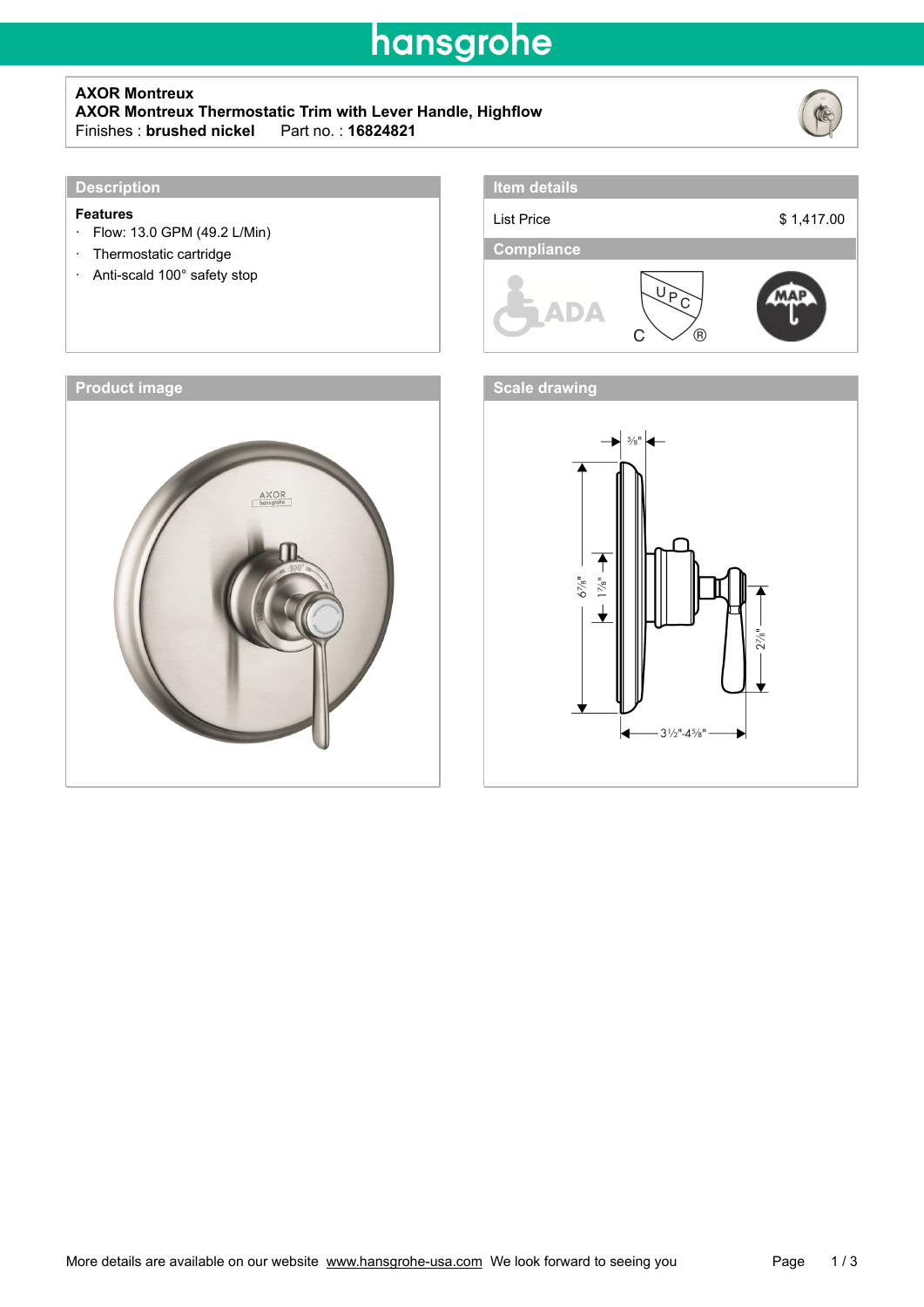## hansgrohe

#### **AXOR Montreux AXOR Montreux Thermostatic Trim with Lever Handle, Highflow** Finishes : **brushed nickel**



**Exploded drawing**

Year of production: **>06/09**